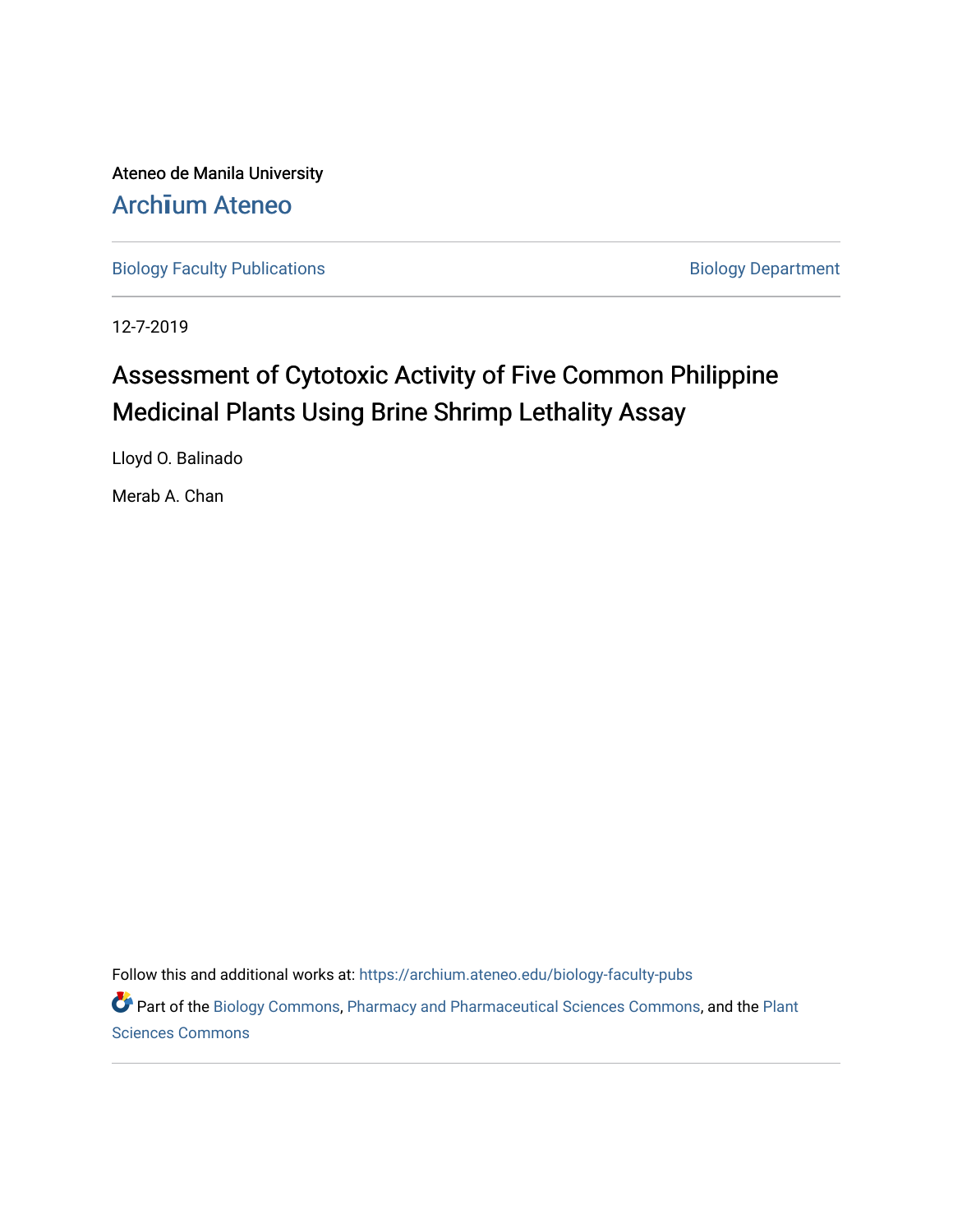## **Assessment of Cytotoxic Activity of Five Common Philippine Medicinal Plants Using Brine Shrimp Lethality Assay**

Lloyd O. Balinado<sup>1\*</sup> and Merab A. Chan<sup>2</sup> <sup>1</sup>College of Arts and Sciences Cavite State University Indang, Cavite 4122 Philippines *\* lloydbalinado@gmail.com*

> <sup>2</sup>School of Science and Engineering Ateneo de Manila University Quezon City, 1108 Philippines

Date received: October 22, 2018 Revision accepted: February 15, 2019

#### **Abstract**

*A wide variety of plants in the Philippines are used to address several medical ailments; however, many of which have not yet undergone thorough pharmacological studies. The problem on the possible side effects caused by these medicinal preparations has, therefore, increased the interest in validating their safety for human use. The present study was conducted to determine the cytotoxicity of five common local medicinal plants. Annona muricata L., Cymbopogon citratus DC., Graptophyllum pictum (L.) Griff, Jatropha curcas L., and Piper betle L. were selected and subjected to crude aqueous leaf extraction. Extracts were then investigated for cytotoxicity potential using brine shrimp lethality assay. The experiment resulted in median lethal time (LT50) values ranging between 21.23 to 24.06 hours. In addition, all these extracts had median lethal concentrations (LC50) lower than 1.00 mg/mL, suggesting the presence of cytotoxic constituents that could further be investigated both for safety and for anticancer potential.*

*Keywords:* brine shrimp lethality assay, cytotoxicity, median lethal concentration, median lethal time, medicinal plant

#### **1. Introduction**

The Philippines has a wide variation of medicinal plant use. This may be thought to be in association with its existing plant diversity pattern that is a product of its archipelagic nature, geographical history, and climatic and topographic features (Framework for Philippine Plant Conservation Strategy and Action Plan, 2009). This high quantity of medicinal plants then entails a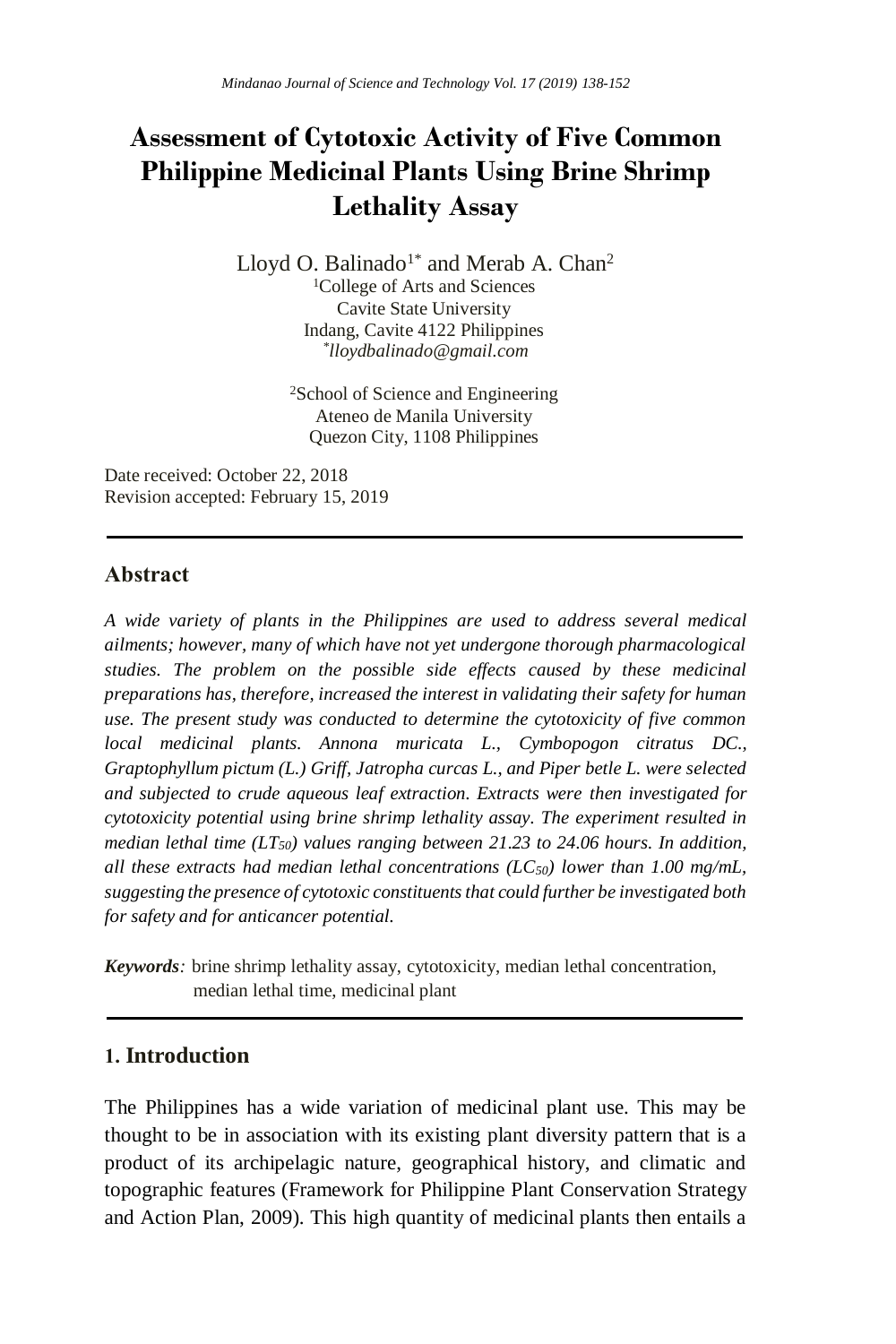wider scope for healing (Hawkins, 2008) – a knowledge predating even the local introduction of antibiotics and other recent drugs (Manuel *et al.*, 2012).

Since there are countless extracts that can be obtained from local medicinal plants (Penecilla and Magno, 2011), Philippine ethnomedicine could then essentially be a key to discover new antibiotic compounds and anti-viral and anticancer drugs (Roberson, 2008; Oladele *et al.*, 2011), and other treatments against a number of existing, emerging, and re-emerging diseases (Gutierrez *et al.*, 2013). However, only 10 plants are recommended by the Department of Health (DOH) and the Philippine Institute for Traditional and Alternative Health Care (PITAHC) for medicinal use since there is a lack of pharmacological studies concerning other local plants (Principe and Jose, 2002).

Five medicinal plants commonly used in the country are *Annona muricata* L. (vernacular name: guyabano), *Cymbopogon citratus* DC. (tanglad, salay), *Graptophyllum pictum* (L.) Griff. (morado), *Jatropha curca*s L. (tuba-tuba) and *Piper betle* L. (litlit, ikmo) These plants are usually prepared as decocted leaves and more commonly being administered to patients via internal routes (Balinado and Chan, 2017). This then demands higher attention to test for its safety since it may directly target delicate organs (Asiimwe *et al*., 2014). With this assumption, this study was carried out generally to assess, using brine shrimp lethality assay, the cytotoxic activities of the crude aqueous leaf extracts of these plants.

## **2. Methodology**

#### *2.1 Collection of Leaf Samples*

The leaves of *A. muricata* L., *C. citratus* DC., *G. pictum* (L.) Griff., *J. curcas* L. and *P. betle* L. from Mendez, Cavite (14.1312° N, 120.9016° E) were collected into labeled Ziploc bags and were temporarily stored in an ice cooler before transporting to the drying site (Biswas *et al.*, 2013). This was done from October to December 2015. Representative fresh samples of these plants were submitted to the National Museum of the Philippines, and taxonomic identity was verified by John Rey C. Callado, Museum Researcher I of the Botany Division.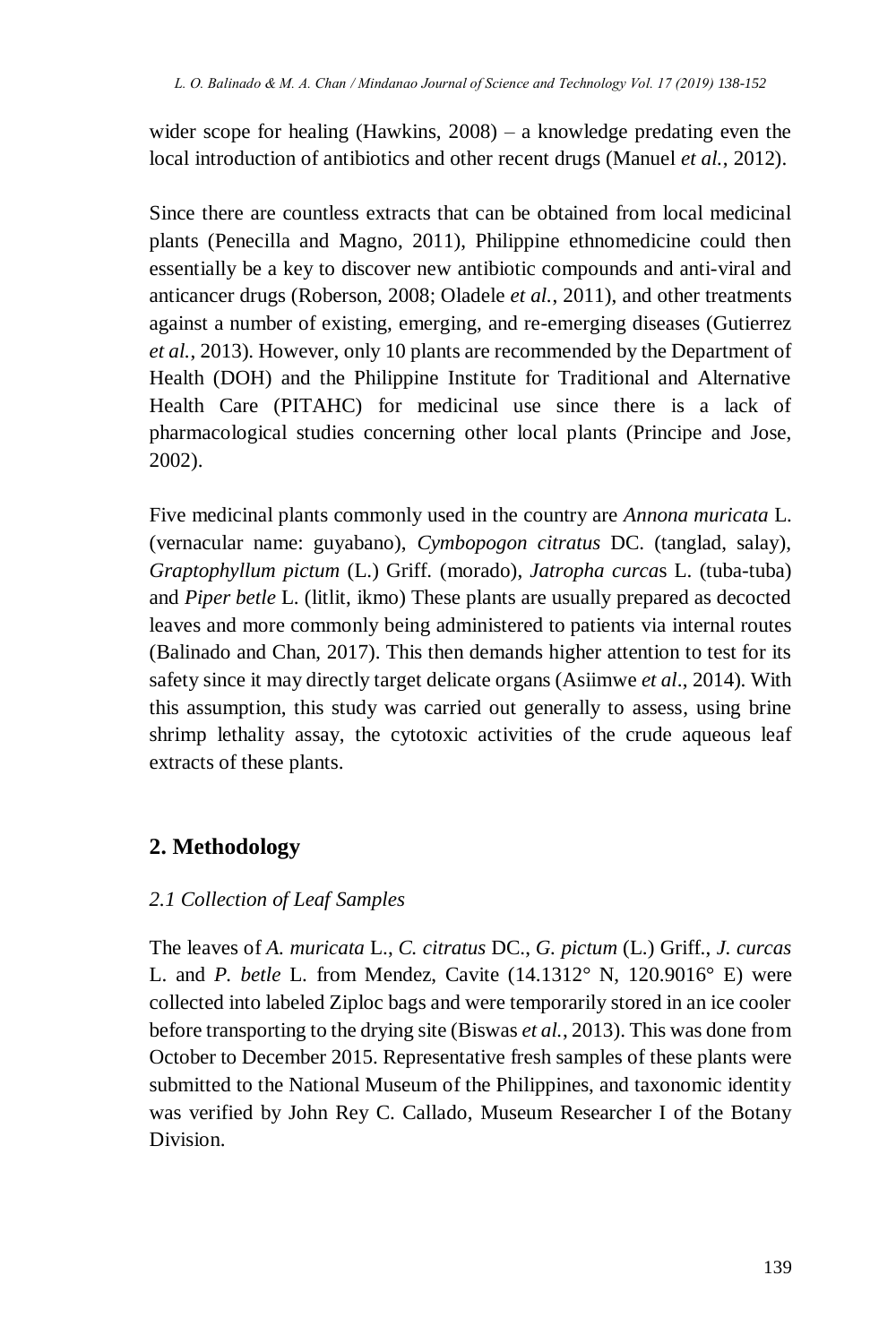The remaining leaf samples were then first washed with running water to eliminate unwanted particles and were subsequently air-dried under shade (average temperature = 26.59 °C; relative humidity = 81.52%). Resulting dried leaves were finely ground and pulverized using an electric blender.

#### *2.2 Crude Aqueous Leaf Extraction*

Water is the most common solvent used in medicinal plant preparation in Cavite (Balinado and Chan, 2017); hence, aqueous extraction was followed. For every 50 g of powdered leaves, 250 mL distilled water was added and mechanically shaken for 48 h (Gakunga *et al.*, 2014). It was then heated and allowed to boil for 20 minutes before subjecting to filtration using Whatman filter paper No. 1 (Penaduka *et al.*, 2011). Filtrates were then transferred into clear, wide-mouthed glass vials and were oven-dried at 50 °C until dried crude extract was left (Igbokwe *et al.*, 2010). Amounts of 10% dimethyl sulfoxide (DMSO) were then added into each vial for dissolution or reconstitution of the crude extract to give a final crude extract concentration of 10 mg/mL (Bhargava *et al.*, 2015). The crude extracts were finally sterilized by autoclaving (Hashemi *et al.*, 2008) and were kept at 4 °C prior to experimental use (Selvamohan *et al.*, 2012).

#### *2.3 Brine Shrimp Lethality Assay (BSLA)*

With slight modifications, BSLA was done following the methods of Peteros and Uy (2010), Khan *et al.* (2013), Olowa and Nuñeza (2013), and Kurian *et al.* (2018). Cysts of brine shrimp were brought in tanks containing artificial seawater (ASW) which was prepared by adding 2.8 g of commercially available sea salt to 100 mL of sterile distilled water. Tanks were provided with constant stirring of the solution for 2 h (Ahmed *et al.*, 2014), a constant supply of oxygen, and proper illumination. Eggs were then permitted to hatch and reach the nauplii stage for two days (48 hours [h]).

Separate glass vial containers were first filled with 500, 250, 125, 50 and 25 μL of the previously prepared crude extracts before adding approximately 4 μL of ASW. Using a Pasteur pipette, a suspension containing inexact number of nauplii was next transferred into each of these vials, where total count of nauplii in every vial was determined at the end of the experiment by immobilizing the remaining live brine shrimps with 100-μL methanol and finally counting them (Pisutthanan *et al.*, 2004; Hamidi *et al.*, 2014). The volume in each vial was then adjusted by adding appropriate amounts of ASW to achieve a 5-ml final volume. This respectively resulted to the following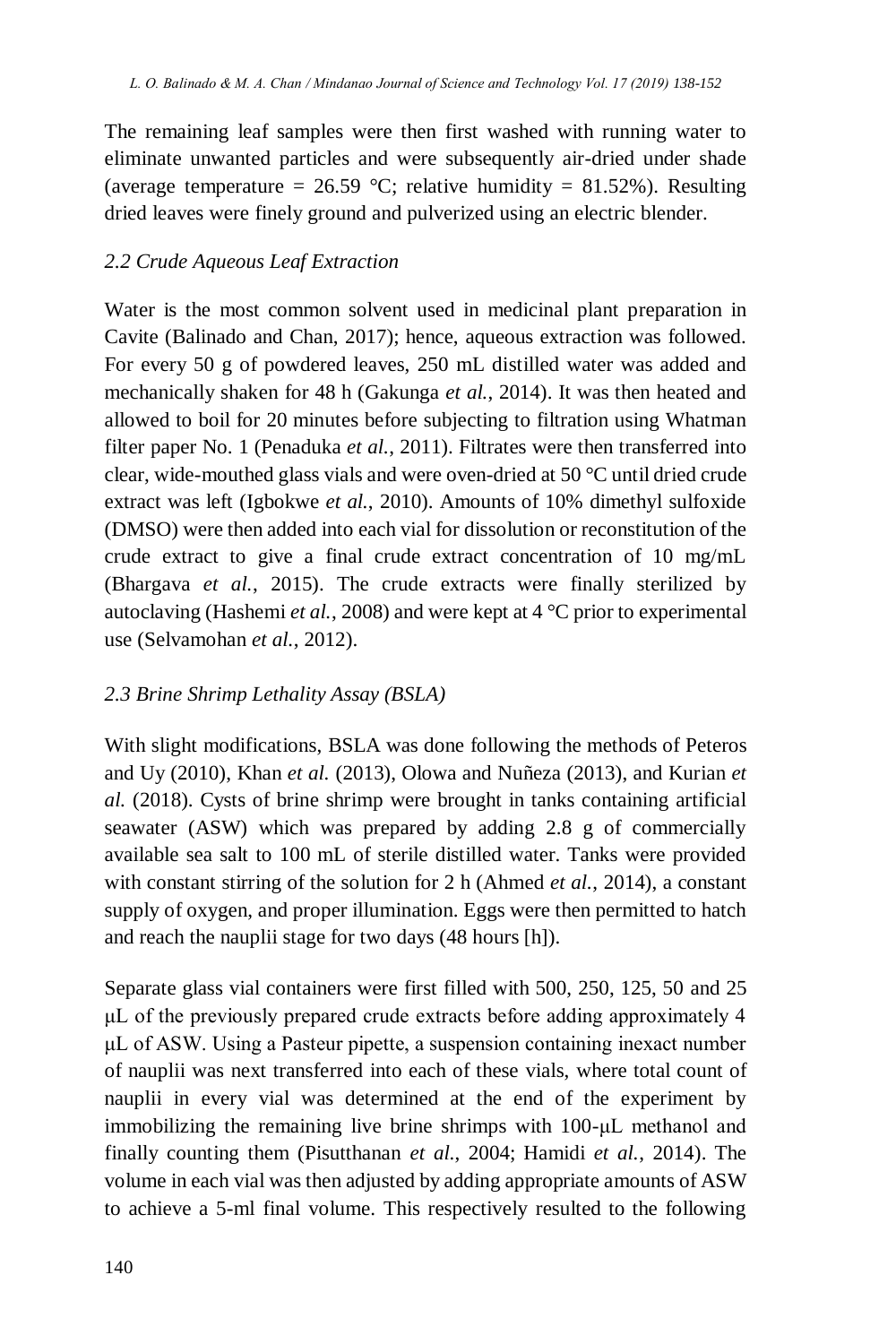concentrations: 1.00, 0.50, 0.25, 0.10 and 0.05 mg/mL. Vials with potassium dichromate and DMSO were also prepared to serve as positive and negative control setups, respectively. The assay was performed in triplicates and was kept open under illumination.

#### *2.4 Determination of Median Lethal Time (LT50) and Lethal Concentration (LC50)*

Brine shrimp mortality was determined by counting the total number of dead or immobile brine shrimp nauplii at the bottom of each vial using a magnifying lens (Peteros and Uy, 2010; Khan *et al.*, 2013). The observation was performed every 2 h for a total of 24 h. Percentage mortality per vial was calculated using the formula,  $%$  mortality = (count of dead nauplii/initial count of live nauplii)  $\times$  100.

Gathered data were then arcsine transformed before subjecting to one-way analysis of variance (ANOVA) using statistical package for social sciences (SPSS) 16.0. This determined the level of significant difference among percentage mortalities in (a) different time of observation per extract concentration, and (b) different extract concentrations at the  $24<sup>th</sup>$  hour of observation. Results were interpreted as significant when  $p < 0.05$  and not significant when  $p > 0.05$ . Specific comparisons using Duncan's multiple range test (DMRT) was then employed using the same statistical software.

In determining  $LT_{50}$  or the time that resulted to a 50% decline in the brine shrimp population upon exposure to each test concentration, the two-hourly data on mortality were utilized and were subjected to probit analysis. Only those concentrations that were reported to kill or immobilize at least 50% of the brine shrimp nauplii after 24 h were analyzed. Resulting values were then compared with the R values obtained from regression analysis.

For  $LC_{50}$  or the concentration that resulted to a 50% decrease in the brine shrimp population, the 24<sup>th</sup>-hour data on mortality were utilized. Similar to  $LT_{50}$  determination, data were subjected to probit analysis. These values were compared to  $LC_{50}$  obtained from the regression analysis. Resulting values that fell below 1.00 mg/mL were interpreted as active or potent concentrations, while values that were above 1.00 mg/mL indicated non-toxicity (Meyer *et al.*, 1982). Furthermore, Clarkson's toxicity criterion was also used to assess the calculated  $LC_{50}$  values. This classified the extract concentrations as (a) non-toxic if it was above 1.00 mg/mL, (b) lowly toxic if between 0.50 and 1.00 mg/mL, (c) moderately toxic if between 0.10 and 0.50, and (d) highly toxic if below 0.10 mg/mL (Clarkson *et al*., 2004).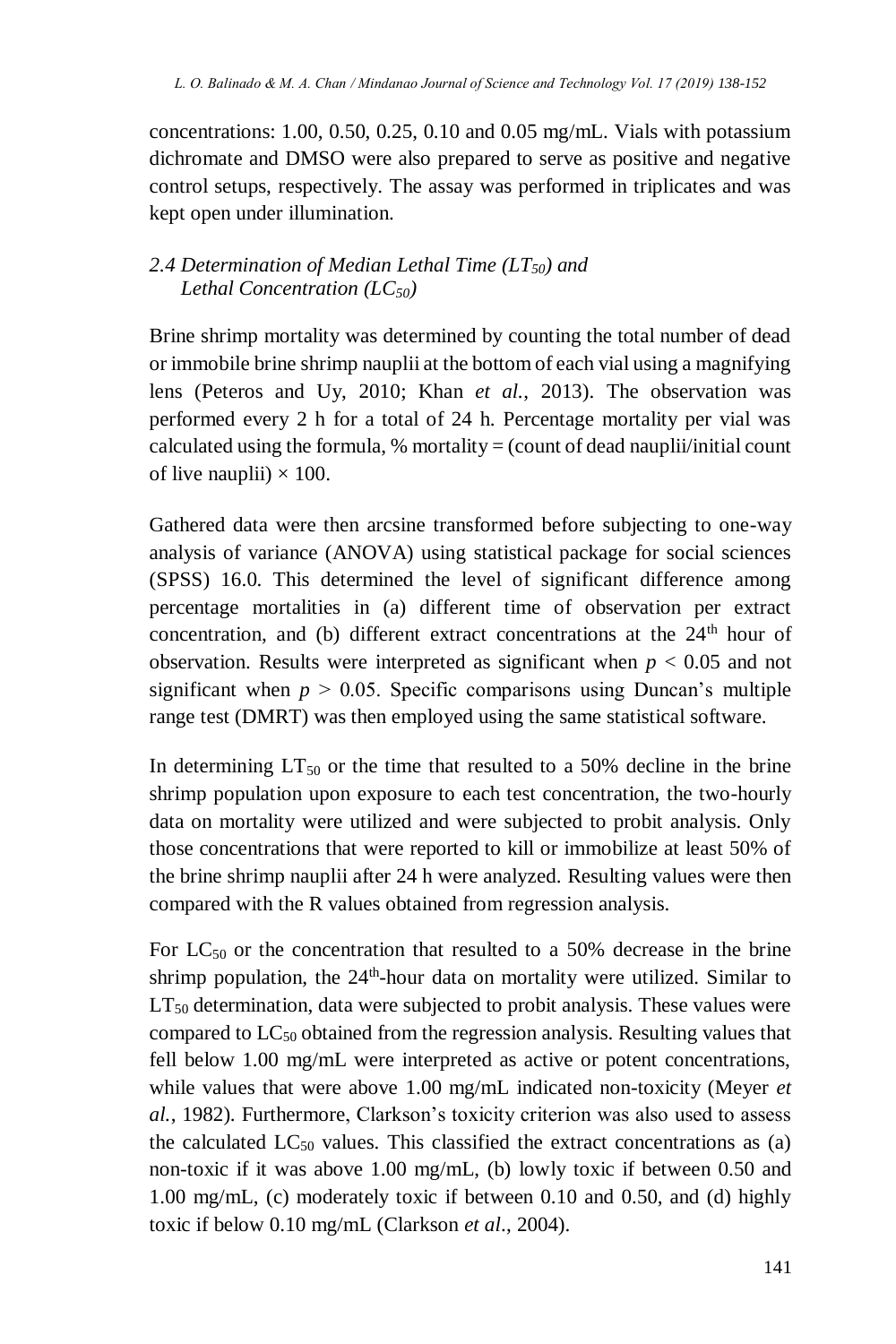#### **3. Results and Discussion**

#### *3.1 Effect of Exposure Time on Brine Shrimp Mortality*

Mortality of nauplii exposed to varying concentrations of plant extracts was initially recorded after 16 to 18 h of incubation and at highest concentrations used, in general. Maximum sensitivity or the highest mortality percentage of brine shrimp nauplii was achieved after 24 h.

Generally, significant differences among % mortalities  $(p < 0.05)$  recorded based on exposure time in each plant extract concentration were noted. In addition, a directly proportional relationship was recorded between the length of exposure time and mortality rates (Figures 1 to 6). This is shown by the fact, for instance, that at the highest concentration, *A. muricata* extracts resulted to 8, 14, 26 and 61% of brine shrimp mortalities as exposure time increased from 18 to 24 h recorded at a 2-h interval (i.e., 18, 20, 22, 24 h) (Figure 1).



Figure 1. Mortality rates of brine shrimp nauplii in response to varying concentrations and exposure time to *A. muricata* crude aqueous leaf extract

Additionally, 10, 44 and 97%; and 6, 7, and 42% mortality rates were recorded for 1.00- and 0.50-mg/mL concentrations of *C. citratus*, correspondingly, at 20-, 22- and 24-h incubation time (Figure 2). Likewise, in 1.00-, 0.50- and 0.25-mg/mL concentrations, *G. pictum* extracts showed increasing mortality rates of 8, 16, 30 and 90%; 4, 7, 20 and 54%; and 5, 7, 12 and 18%, respectively (Figure 3). *J. curcas* also revealed the same relationship after 6, 19, 46 and 70%; 3, 18, 35 and 67%; and 3, 8, 26 and 44% of mortality rates were observed in 1.00-, 0.50- and 0.25-mg/mL concentrations, after 18, 20, 22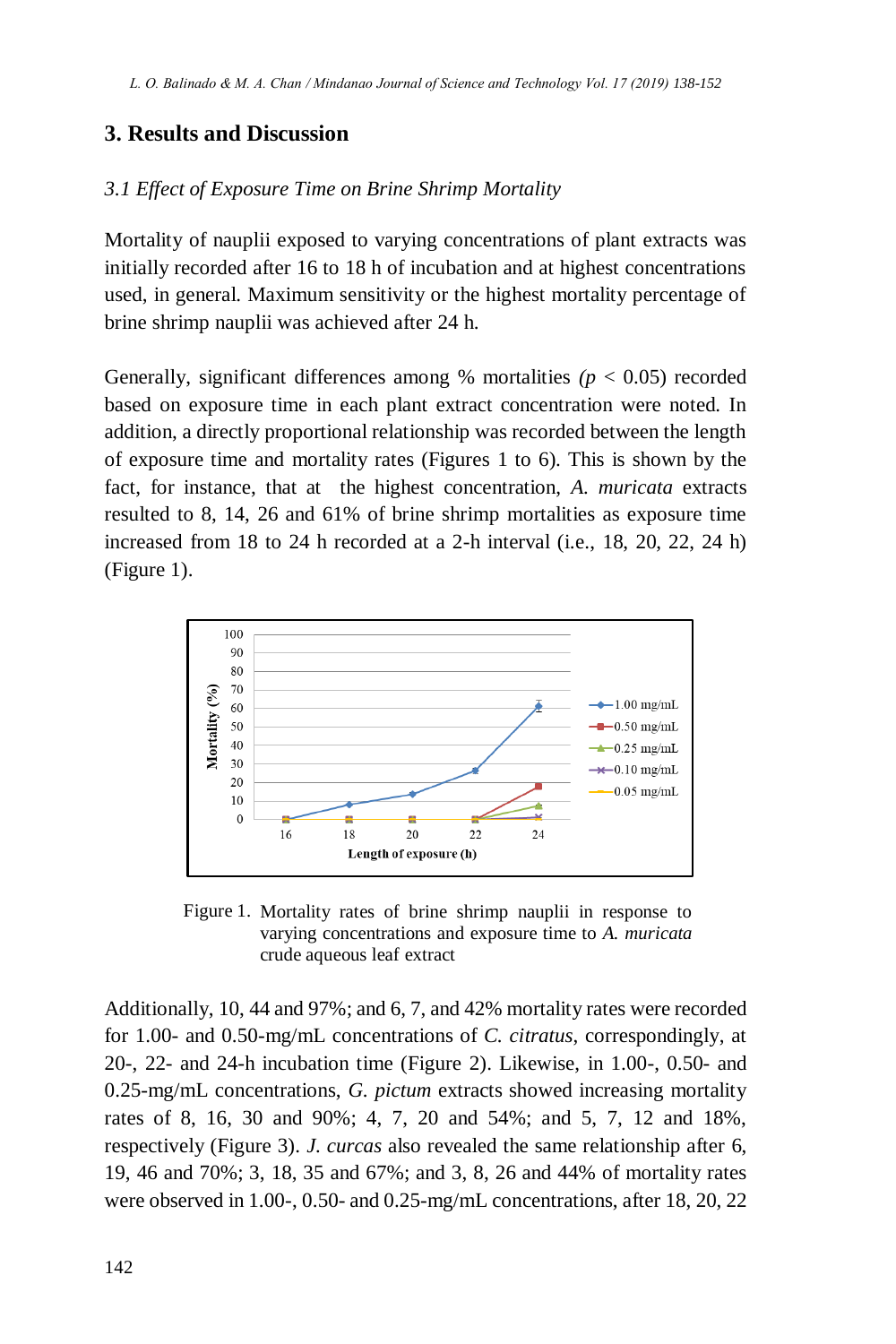and 24 h of exposure to extracts (Figure 4). In addition, for *P. betle*, mortality rates were increasingly recorded as 8, 20, 35 and 72% in 0.50-g/mL concentration during the same exposure time, while 2, 11, 27, 49 and 95% in 1.0-mg/mL concentration from 16 to 24 h of incubation (Figure 5). Lastly, the same time-dependent increase in mortality in every test concentration was also observed in brine shrimp nauplii exposed to different concentrations of the positive control, potassium dichromate (Figure 6).



Figure 2. Mortality rates of brine shrimp nauplii in response to varying concentrations and exposure time to *C. citratus* crude aqueous leaf extract



Figure 3. Mortality rates of brine shrimp nauplii in response to varying concentrations and exposure time to *G. pictum* crude aqueous leaf extract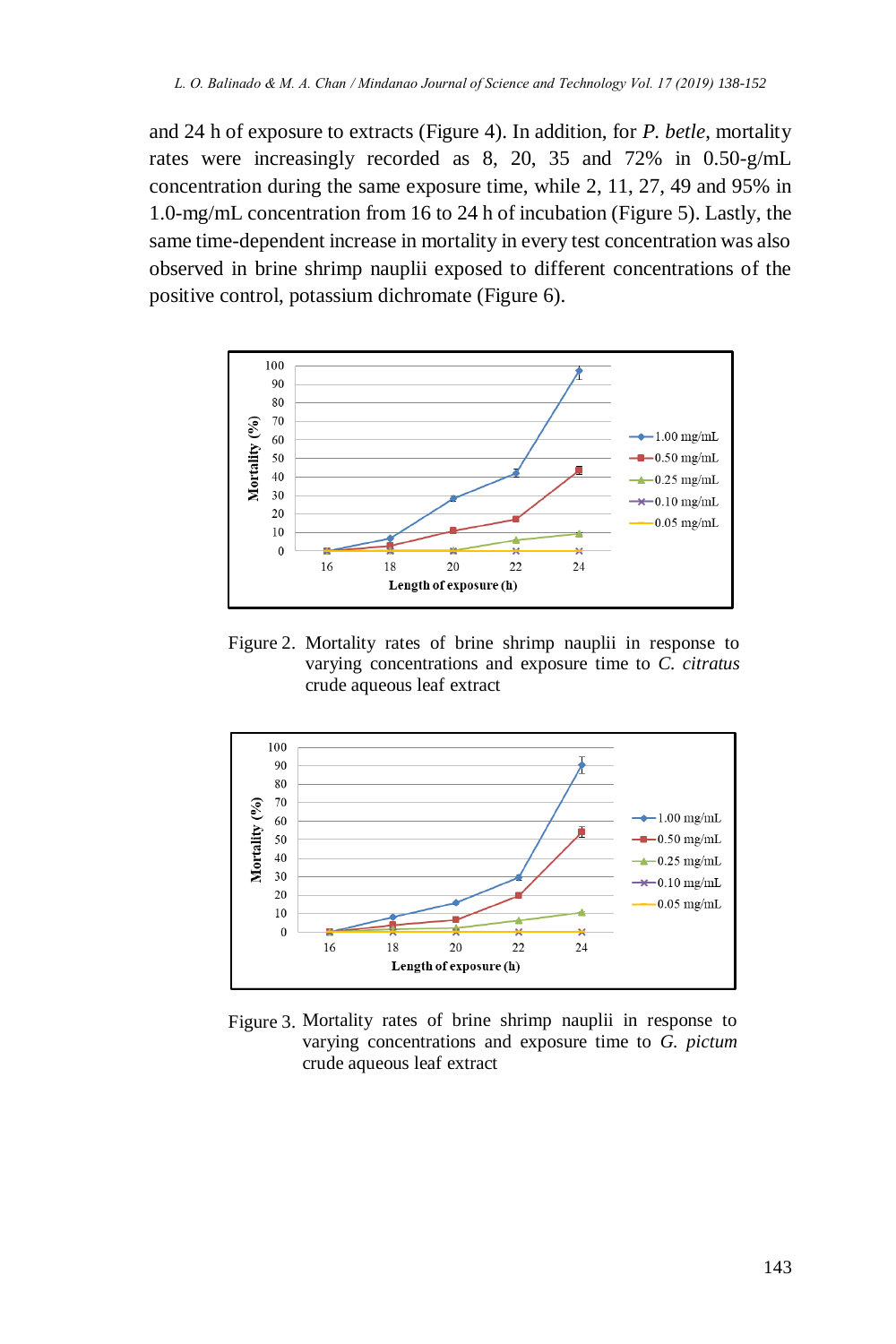

Figure 4. Mortality rates of brine shrimp nauplii in response to varying concentrations and exposure time to *J. curcas*  crude aqueous leaf extract



Figure 5. Mortality rates of brine shrimp nauplii in response to varying concentrations and exposure time to *P. betle* crude aqueous leaf extract



Figure 6. Mortality rates of brine shrimp nauplii in response to varying concentrations and exposure time to potassium dichromate (positive control)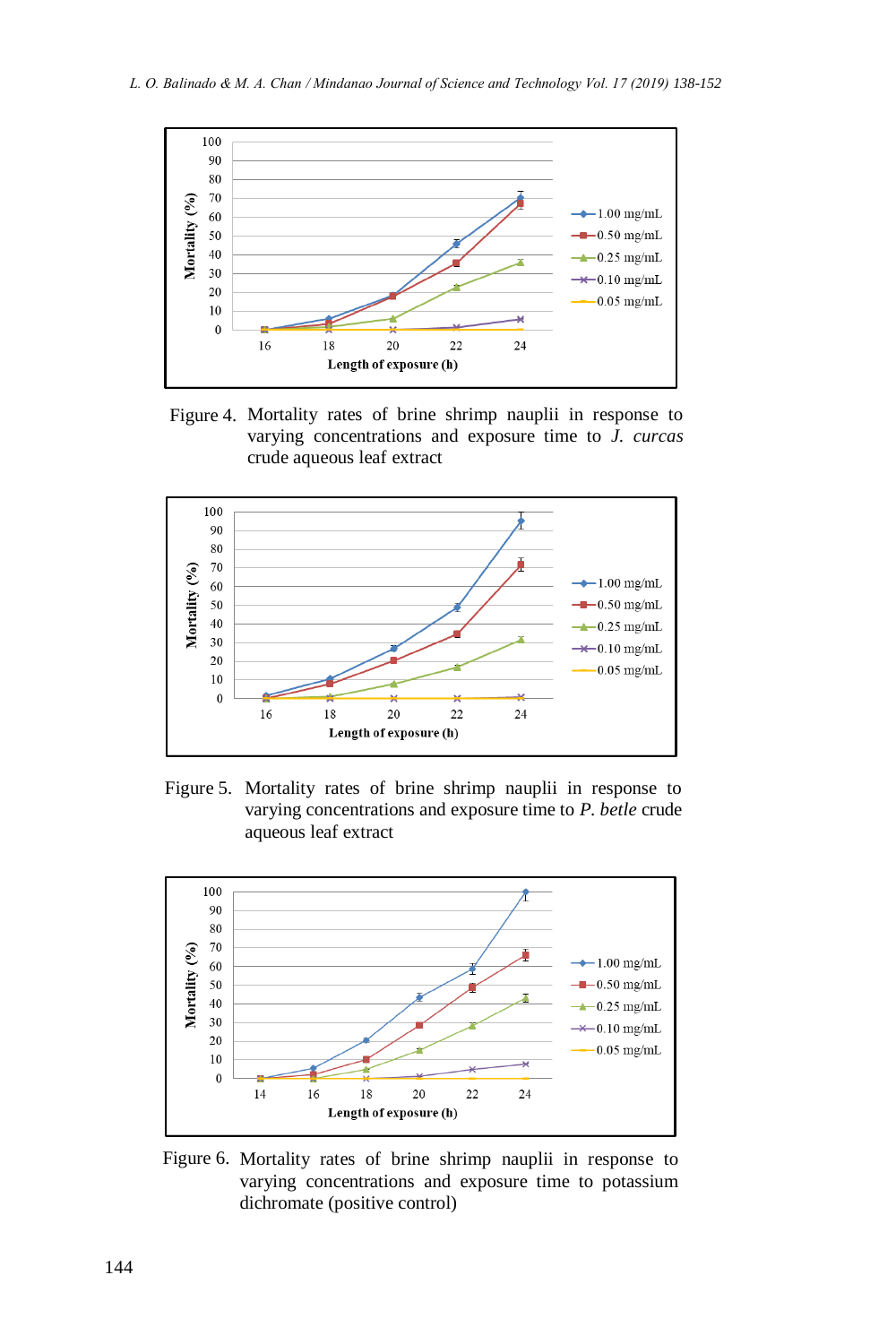For concentrations that had mortality rates of 50% and higher within 24 h (i.e., *A. muricata*, 1.00 mg/mL; *C. citratus*, 1.00 mg/mL; *G. pictum*, 0.50 and 1.00 mg/mL; *J. curcas*, 0.50 and 1.00 mg/mL; *P. betle*, 0.50 and 1.00 mg/mL), LT<sub>50</sub> was calculated using probit analysis available in SPSS 16.0. These values were comparable to the results of regression analyses from where R values were taken.  $LT_{50}$  values for all plant extract concentrations were found to lie between 21.23 and 24.06 h (Table 1). This means that at these given exposure times, the population of brine shrimp nauplii is expected to decline by half. Determining the effect of time on mortality rates at several concentrations is significant especially when the speed of causing death is of prime interest since mortality rate also changes with time (Thorne *et al.*, 1995; Otieno *et al*., 2013; Umaru *et al.*, 2018).

| Plant Name       | Concentration<br>(in mg/mL) | $LT_{50}$ (h) | Lower<br>Toxic<br>Time (h) | Upper<br>Toxic<br>Time (h) | R-Value |
|------------------|-----------------------------|---------------|----------------------------|----------------------------|---------|
| A. muricata      | 1.00                        | 23.46         | 22.84                      | 24.33                      | 0.98    |
| C. citratus      | 1.00                        | 21.40         | 20.87                      | 21.99                      | 0.99    |
| G. pictum        | 1.00                        | 22.10         | 21.67                      | 22.60                      | 0.98    |
|                  | 0.50                        | 24.06         | 23.43                      | 24.97                      | 0.99    |
| J. curcas        | 1.00                        | 22.36         | 22.01                      | 22.76                      | 0.99    |
|                  | 0.50                        | 22.78         | 22.32                      | 23.33                      | 0.99    |
| P. betle         | 1.00                        | 21.23         | 20.77                      | 21.74                      | 0.99    |
|                  | 0.50                        | 22.57         | 21.97                      | 23.37                      | 0.99    |
| Positive control | 1.00                        | 20.28         | 19.89                      | 20.69                      | 0.99    |
|                  | 0.50                        | 22.21         | 21.83                      | 22.65                      | 0.98    |

Table 1. Median lethal time  $(LT_{50})$  values (in h) and confidence limits of crude aqueous leaf extracts

#### *3.3 Effect of Varying Concentrations on Brine Shrimp Mortality*

As what is also shown in previous tables and figures, all plant extracts were lethal at the highest concentration. In general, mortality rates were observed to be significantly declining ( $p < 0.05$ ) down to 0% compared to positive control as concentrations also decreased to 0.05 mg/mL. This directly proportional concentration-lethality relationship was also reported in literature (Krishnaraju *et al.*, 2006; Dosmu *et al.*, 2010; Peteros and Uy, 2010; Olowa and Nuñeza 2013; Otang *et al.*, 2013; Urmi *et al.*, 2013; Del Socorro *et al.*, 2014; Hamidi *et al.*, 2014; Sreeshma and Nair, 2014; Vieira *et al.*, 2014; Parvez *et al.*, 2015; Uddin *et al.*, 2015), where highest mortality rates were recorded at the highest concentrations. On the other hand, the highest concentration at which no mortality was observed could be considered the highest tolerable concentration level (Parvez *et al.*, 2015). This study revealed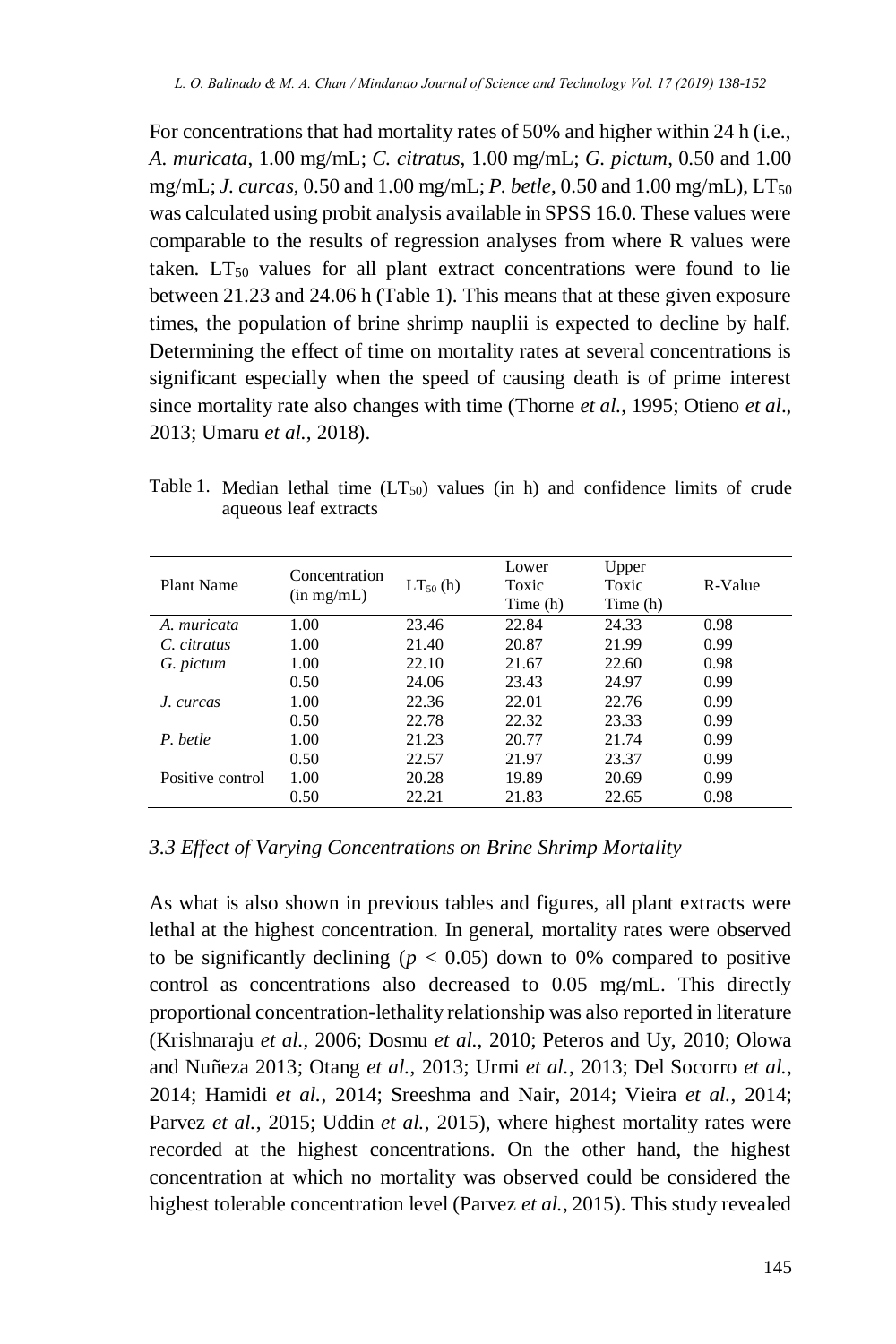that the highest tolerable level was 0.05 mg/mL for *A. muricata*, *J. curcas*, and *P. betle*, and 0.10 mg/mL for *C. citratus* and *G. pictum*.

Shown in Figure 7 are the recorded mortality rates of brine shrimp nauplii after a 24-h exposure to all plant extract concentrations.



Figure 7. Mortality rates of brine shrimp nauplii after 24 h of exposure to varying concentrations of five crude aqueous leaf extracts

 $LC_{50}$  was calculated by probit analysis using these values and results are presented in Table 2. These values were comparable to the results of regression analyses from where R values were taken. Based on the results, crude aqueous leaf extracts of *A. muricata*, *C. citratus*, *G. pictum*, *J. curcas*, and *P. betle* had LC<sub>50</sub> values of 0.87, 0.49, 0.48, 0.43 and 0.35 mg/mL, respectively. On the other hand, potassium dichromate, which served as positive control, was recorded to have an  $LC_{50}$  value of 0.30 mg/mL, a value similarly obtained by Syahmi *et al*. (2010) and Parvez *et al*. (2015). No death was found in the negative control. This was due to the insensitivity of nauplii to this solvent as reported in other BSLA studies (Musa, 2012; Ahmed *et al.*, 2014; Hamidi *et al.*, 2014). All these values are lower than 1.00 mg/mL, thus suggesting the toxicity of extracts (Meyer, 1982). Furthermore, following Clarkson's toxicity criterion (Clarkson 2004), crude aqueous leaf extracts of *A. muricata* was lowly toxic ( $LC_{50} = 0.50$ -1.00 mg/mL), while extracts of the other four plants were moderately toxic  $(LC_{50} = 0.10{\text -}0.50 \text{ mg/mL})$ .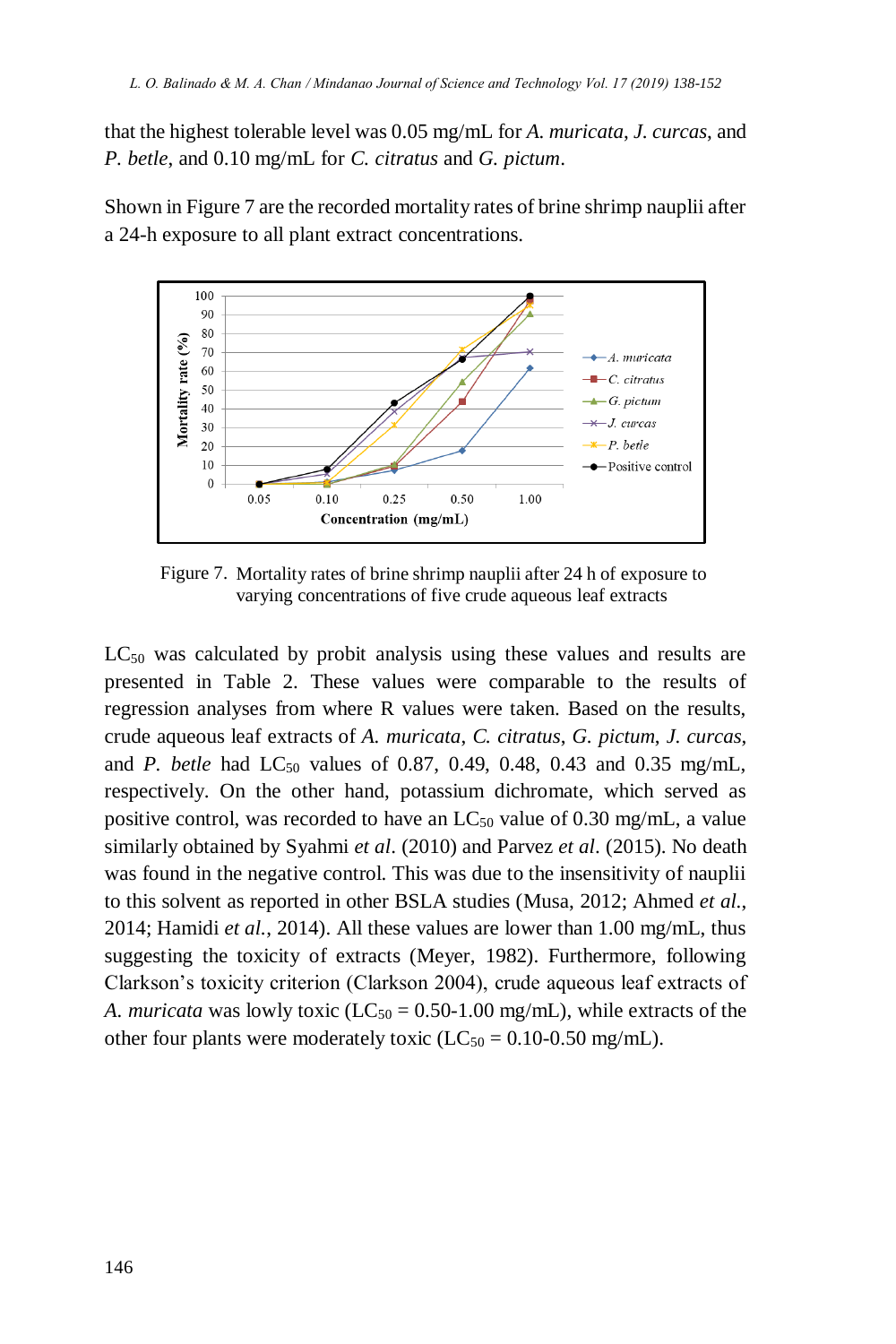| Plant Name          | $LC_{50}$<br>(mg) | Lower Toxic<br>Concentration | <b>Upper Toxic</b><br>Concentration | Toxicity according<br>to |          | $R-$<br>Value |
|---------------------|-------------------|------------------------------|-------------------------------------|--------------------------|----------|---------------|
|                     | $mL$ )            |                              |                                     | Meyer                    | Clarkson |               |
| A muricata          | 0.87              | 0.71                         | 1.17                                | Toxic                    | Low      | 0.98          |
| C. citratus         | 0.49              | 0.45                         | 0.54                                | Toxic                    | Moderate | 0.99          |
| G. pictum           | 0.48              | 0.44                         | 0.53                                | Toxic                    | Moderate | 0.99          |
| J. curcas           | 0.42              | 0.33                         | 0.55                                | Toxic                    | Moderate | 0.96          |
| P. betle            | 0.35              | 0.31                         | 0.39                                | Toxic                    | Moderate | 0.98          |
| Positive<br>control | 0.30              | 0.28                         | 0.32                                | Toxic                    | Moderate | 0.99          |

Table 2. Median lethal concentration  $(LC_{50})$  values (in mg/mL) and confidence limits of crude aqueous leaf extracts, and classification of toxicity based on Meyer's (1982) and Clarkson's (2004) toxicity criteria

It is considered that extracts having  $LC_{50}$  values higher than 1.00 mg/mL are not toxic, thus may further be pharmacologically investigated for drug development. On the contrary,  $LC_{50}$  values that are lower than 1.00 mg/mL, like in the case of all the five plant extracts used, could indicate the presence of active toxic compounds playing a role in showing significant bioactivity (Meyer *et al*., 1982; Otang *et al*., 2013).

As reported by Agu and Okolie (2017), *A. muricata* leaf has potent antioxidant capacity that could be due to its phytochemical constituents like phenols, alkaloids, and flavonoids. In addition, Najinah *et al.* (2016) confirmed the presence of acetogenins in these leaves which are of valuable potential to cure a wide range of diseases including cancer. In terms of the cytotoxic activity recorded for *C. citratus*, the same was observed by Halabi and Sheikh (2014) as they suggested the antiproliferative potential of the plant against human cancer cell lines. It was further revealed by Anes *et al.* (2017) that *C. citratus*  leaf extracts contain tannins, flavonoids, and alkaloids that could contribute to its medicinal effect. Meanwhile, flavonoids, tannins, steroids, saponins, and phenolics were found to be present in *G. pictum*. These were suggested by Jiangseubchatveera *et al.* (2017) to be of antioxidant significance; however, were non-cytotoxic to Vero cell culture. On the other hand, *J. curcas* leaves were reported by Tomar *et al.* (2015) to possess high contents of tannins, phenols and phytic acids. Similarly, the cytotoxic activity of this plant, and its antitumor potential, was also presented by Nayak *et al.* (2016).

Among the five plant extracts, *P. betle* was recorded as the most active and was similarly reported in other studies (Krishnaraju *et al.*, 2006; Del Socorro *et al.*, 2014). This cytotoxic activity of *P. betle* also reflects its anticancer effect including that of against the cancer-causing agents present in tobacco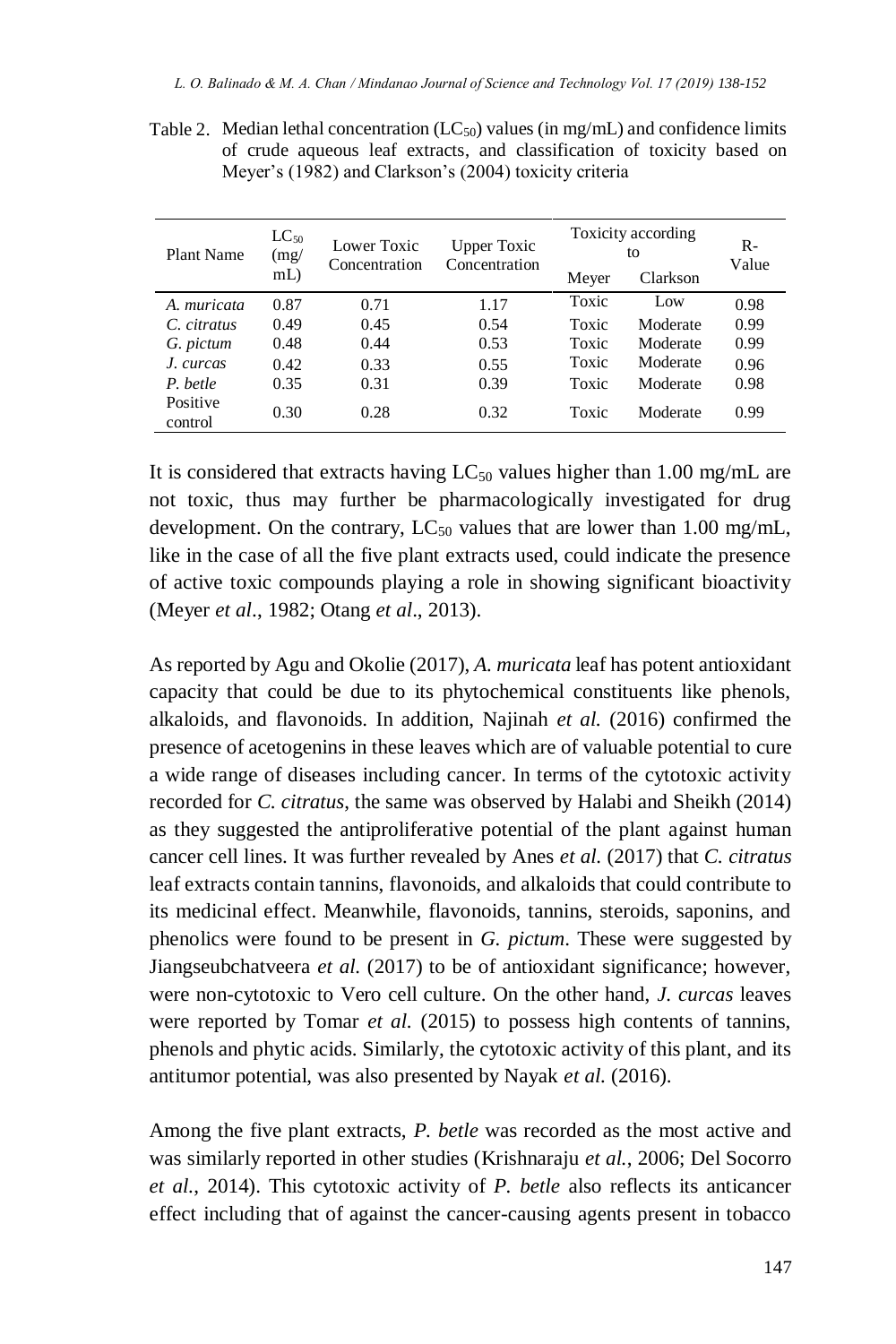(*Nicotiana tabacum* L.) and areca nut (*Areca catechu* L.). *P. betle*, *N. tabacum* and *A. catechu* are known components of betel quid (locally known as nganga). Betel quid is regularly chewed by some individuals and is mainly associated with oral cancer (Rai *et al.*, 2011).

Given the findings of this study, all crude plant extracts exhibited significant activities against brine shrimp nauplii. This means that these extracts could contain cytotoxic compounds. This then opens questions regarding the safety of these plants for human use, especially that four of these plants, namely *A. muricata*, *C. citratus*, *J. curcas*, and *P. betle,* were reported to be administered internally. These compounds could directly target and affect delicate organs; thus, further studies must be conducted. However, this finding does not necessarily indicate their total toxicity since it may suggest anticancer or antitumor potential of these plants as well similar to findings presented by Rai *et al.* (2011), Khan *et al.* (2013), Del Socorro *et al.* (2014), Halabi and Sheikh (2014), Najinah *et al.* (2016), and Nayak *et al.* (2016). Thus, further investigations on this aspect may also be carried out.

### **4. Conclusion**

Cytotoxic activities of *A. muricata*, *C. citratus*, *G. pictum, J. curcas*, and *P. betle* revealed that their crude aqueous leaf extracts were lethal to 50% of brine shrimp nauplii population  $(LT_{50})$  at 21.23 to 24.06 h of exposure. In addition, these extracts had  $LC_{50}$  values that were lower than 1.00 mg/mL. These extracts were classified as moderately toxic except for *A. muricata* that was lowly toxic. This then implies the presence of cytotoxic constituents in these extracts that could further be investigated for the safety of use.

#### **5. Acknowledgement**

The authors wish to acknowledge the Department of Science and Technology-Accelerated Science and Technology Human Resource Development Program (DOST-ASTHRDP) for the graduate scholarship opportunity, and Cavite State University and Ateneo de Manila University for their valuable contributions to this study.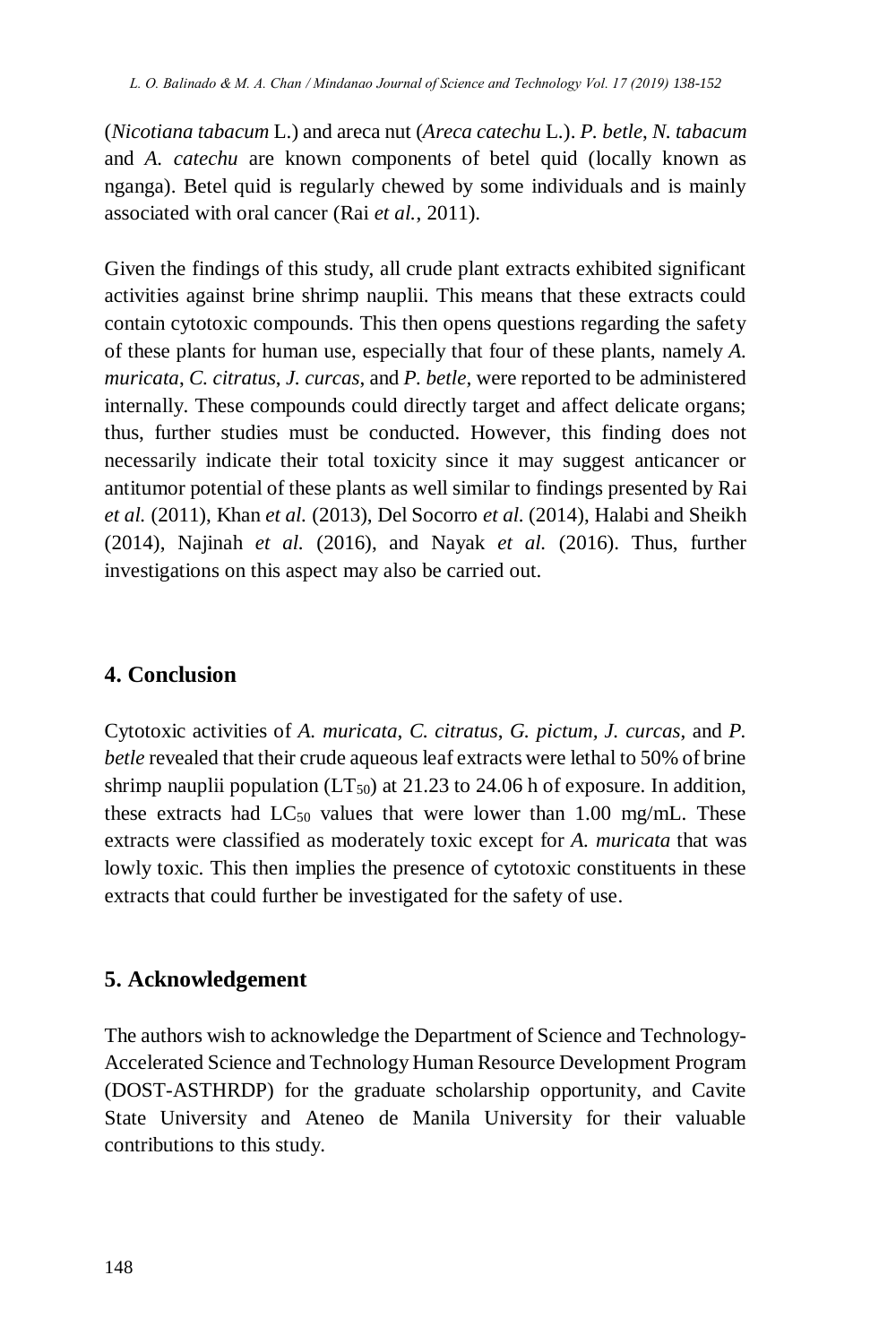#### **6. References**

Agu, K., & Okolie, P. (2017). Proximate composition, phytochemical analysis, and in vitro antioxidant potentials of extracts of *Annona muricata* (Soursop). Food Science & Nutrition, 5(5), 1029-1036.

Ahmed, W., Ahmad, M., Rauf, A., Feroz, S., Khan, Z., & Zia-Ul-Haq. (2014). Phytochemistry and cytotoxicity of *Proposis spicigera* using brine shrimp lethality assay. Topclass Journal of Herbal Medicine, 3(3), 14-16.

Anes, U., Malgwi, T., Dibal, M., Otalu, O., & Aliyu, N. (2017). Preliminary phytochemical screening and antimicrobial activity of *Cymbopogon citratus* (DC.) Stapf. (Poaceae) leaf ethanol extract against selected microbes. American Journal of Microbiology and Biotechnology, 4(5), 61-66.

Asiimwe, S., Namutebi, A., Karisson, B., Mugisha, M., & Origa, H. (2014). Documentation and consensus of indigenous knowledge on medicinal plants used by the local communities of western Uganda. Journal of Natural Product and Plant Resources, 4(1), 34-42.

Balinado, L., & Chan, M. (2017). An ethnomedicinal study of plants and local health care practices in District 7, Cavite, Philippines, Proceedings on of the 2017 International Conference on Chemical, Agricultural, Biological and Medical Sciences, Manila, Philippines, 131-143.

Bhargava, L., Kumar, T., Aggarwal, S., Zinzarde, S., Sanap, A., & Patil, P. (2015). Comparative evaluation of the antimicrobial efficacy of neem, green tea, triphala and sodium hypochlorite: an in vitro study. Journal of Dental Research and Review, 2(1), 13-16.

Biswas, B., Rogers, K., McLaughlin, F., Daniels, D., & Yadav, A. (2013). Antimicrobial activities of leaf extracts of guava (*Psidium guajava* L.) on two gramnegative and gram-positive bacteria. International Journal of Microbiology, 2013, 1-7.

Clarkson, C., Maharaj, V., Crouch, N., Grace, O., Pillay, P., Matsabisa, M., Bhagwandin, N., Smith, P., & Folb, P. (2004). In vitro antiplasmodial activity of medicinal plants native to or naturalized in South Africa. Journal of Ethnopharmacology, 92, 177-191.

Del Socorro, M., Bendoy, C., & Dacayana, C. (2014). Cytotoxic effects of betel vine, Piper betle Linn. leaf extracts using *Artemia salina* Leach (brine shrimp lethality assay). Journal of Multidisciplinary Studies, 3(1), 100-111. doi:10.7828/jmds.v3i1. 629.

Gakunga, N., Mugisha, K., Owiny, D., & Waako, P. (2014). Effects of crude aqueous leaf extracts of *Citropsis articulata* and *Mystroxylon aethiopicum* on sex hormone levels in male albino rats. International Journal of Pharmaceutical Science Invention, 3(1), 5-17.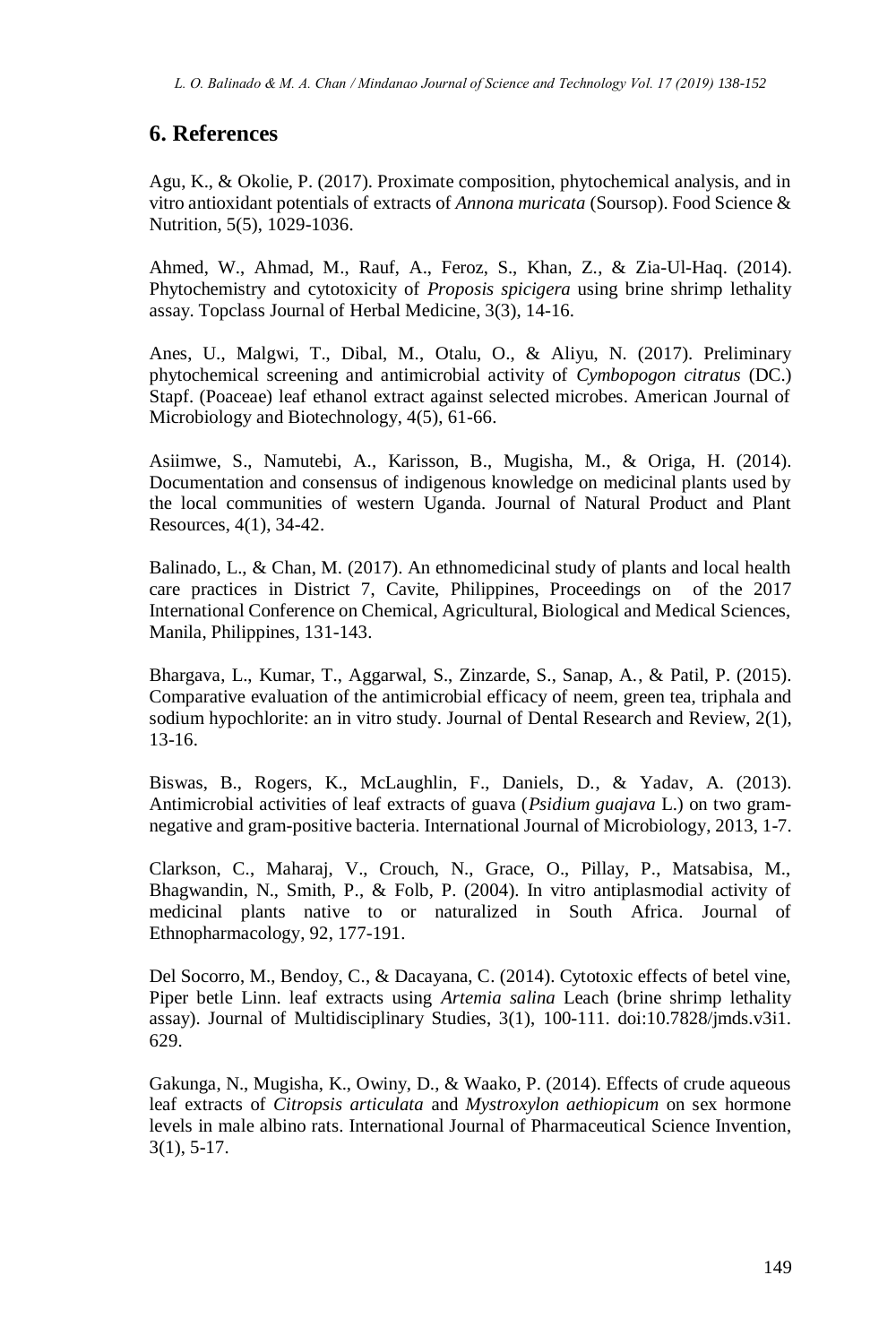Gutierrez, R., Baculi, R., Pastor, N., Puma-ar, T., & Balangcod, T. (2013). Antibacterial potential of some medicinal plants of the Cordillera Region, Philippines. Indian Journal of Traditional Knowledge, 12(4), 630-637.

Framework for Philippine Plant Conservation Strategy and Action Plan. (2009). Framework for Philippine plant conservation strategy and action plan. Retrieved from http://www.bmb.gov.ph/index.php?option=com\_docman&task=doc\_download&gid= 211&Itemid=234

Halabi, M., & Sheikh, B. (2014). Anti-proliferative effect and phytochemical analysis of *Cymbopogon citratus* extract. BioMed Research International, 2014(1-8).

Hamidi, M., Jovanova, B., & Panovska, T. (2014). Toxicоlogical evaluation of the plant products using brine shrimp (*Artemia salina* L.) model. Macedonian Pharmaceutical Bulletin, 60(1), 9-18.

Hashemi, S., Zulkifli, I., Zunita, Z., & Somchit, M. (2008). The effect of selected sterilization methods on antibacterial activity of aqueous extract of herbal plants. Journal of Biological Sciences, 8, 1072-1076. doi:10.3923/jbs.2008.1072.1076.

Hawkins, B. (2008). Plants for life: medicinal plant conservation and botanic gardens. United Kingdom: Botanic Gardens Conservation International, 49.

Igbokwe, N., Igbokwe, I., & Sandabe, U. (2010). Effect of prolonged oral administration of aqueous *Ficus sycomorus* stem-bark extract on testicular size of growing albino rat. International Journal of Morphology, 28(4), 1315-1322.

Jiangseubchatveera, N., Liaewruangrath, S., Teerawutgulrag, A., Santiarworn, D., Pyne, S., & Liawruangrath, B. (2017). Phytochemical screening, phenolic and flavonoid contents, antioxidant and cytotoxic activities of *Graptophyllum pictum* (L.) Griff. Chiang Mai Journal of Science, 44(1), 193-202.

Khan, M., Asad, S., Zanan, G., Rehman, H., Rehman, S., Iqbal, A., Ullah, A., Ullah, I., Shahnoor & Ali, S. (2013). Antioxidant and cytotoxic activities of crude methanolic extract of *Medicago polymorpha*. IOSR Journal of Pharmacy, 3(8), 32-37.

Krishnaraju, A., Rao, T., Sundararaju, D., Vanisree, M., Tsay, H. & Subbaraju, G. (2006). Biological screening of medicinal plants collected from Eastern Ghats of India using *Artemia salina* (brine shrimp test). International Journal of Applied Sciences and Engineering, 4(2), 115-125.

Kurian, S., Joseph, L., & Josekumar, V. (2018). Phytochemical evaluation, cytotoxicity screening, and in vitro free radical scavenging activity of the leaf petiole of *Artocarpus heterophyllus* Lam. (Family: Moraceae). Journal of Pharmacy Research, 12(4), 455- 460.

Manuel, J., Balangcod, T., Patacsil, M., Laruan, L., & Cortez, S. (2012) Suppression of growth of some medically important pathogens (*Escherichia coli*, *Staphylococcus aureus*, *Pseudomonas aeruginosa*, and *Salmonella typhimurium*) with plant extracts of selected indigenous semi-temperature medicinal plants in the Philippines. Tangkoyob Research Journal, 6(1), 1-12.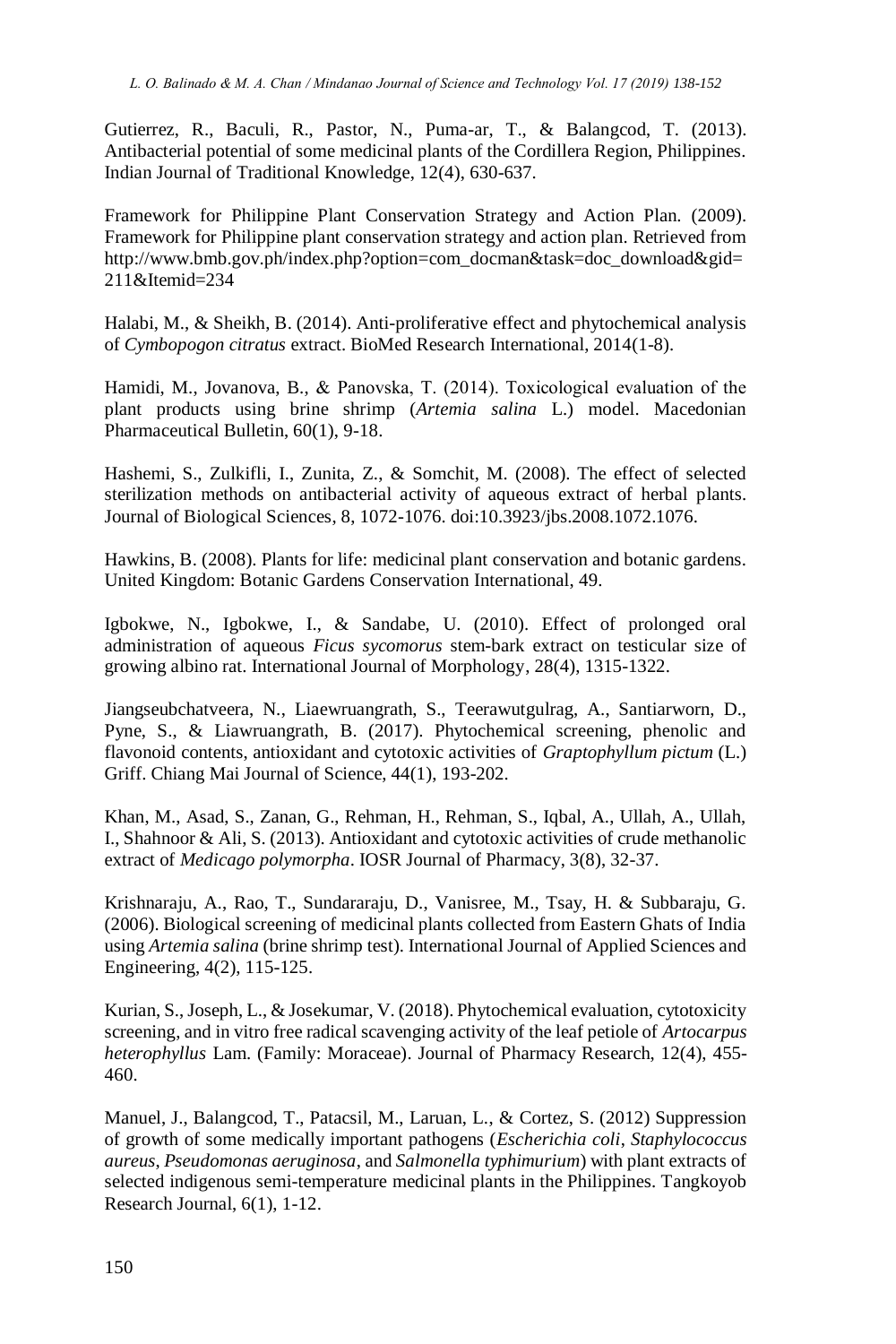Meyer, B., Ferrigni, N., Putnam, J., Jacobsen, L., Nichols, D., & McLaughlin, J. (1982). Brine shrimp: a convenient general bioassay for active plant constituents. Planta Medica, 45, 31-34.

Musa, A. (2012). Cytotoxicity activity and phytochemical screening of *Cochlospermum tinctorium* Perr Ex A. Rich rhizome. Journal Applied Pharmaceutical Science, 2(7), 155-159.

Najinah, N., Daud, N., Ya'akob, H., & Rosdi, M. (2016). Acetogenins of *Annona muricata* leaves: characterization and potential anticancer study. Integrative Cancer Science and Therapeutics, 3(4), 543-551.

Nayak, A., Satapathi, K., & Sahoo, S. (2016). Comparative studies on the phytochemistry, antimicrobial and antioxidant activities of *Jatropha* species (*J. curcas L.* and J*. gossypifolia* L.) of Odisha. International Journal of Pharmacognosy and Phytochemical Research, 8(10), 1614-1624.

Oladele, A., Alade, G., & Omobuwajo, O. (2011). Medicinal plants conservation and cultivation by traditional medicine practitioners (TMPs) in Aiyedaade Local Government Area of Osun State, Nigeria. Agriculture and Biology Journal of North America, 2(3), 476-487. doi:10.5251/abjna.2011.2.3.476.487.

Olowa, L., & Nuñeza, O. (2013). Brine shrimp lethality assay of the ethanolic extracts of three selected species of medicinal plants from Iligan City, Philippines. International Research Journal of Biological Sciences, 2(11), 74-77.

Otang, W., Grieson, D., & Ndip, R. (2013). Assessment of potential toxicity of three South African medicinal plants using the brine shrimp (*Artemia salina*) assay. African Journal Pharmacy and Pharmacology, 7(20), 1272-1279.

Otieno, G., Waititu, G. & Salifu, D. (2013). Generalized estimating equations for repeated measures logistic regression in mosquito dose-response. Open Journal of Statistics, 3, 293-298.

Parvez, M., Hussain, F., Ahmad, B., Al, J., & Hassan, S. (2015). Cytotoxic activity evaluation of *Euphorbia granulate* Forssk. American-Eurasian Journal of Toxicological Sciences, 7(1), 39-42. doi:10.5829/idosi.aejts.2015.7.1.92177.

Penaduka, D., Okoh, O., & Okoh, A. (2011). In-vitro antagonistic characteristics of crude aqueous and methanolic extracts of *Garcinia kola* (Heckel) seeds against some *Vibrio* bacteria. Molecules, 16, 2754-2765. doi:10.3390/molecules16042754.

Penecilla, G., & Magno, C. (2011). Antibacterial activity of extracts of twelve common medicinal plants from the Philippines. Journal of Medicinal Plants Research, 5(16), 3975-3981.

Peteros, N., & Uy, M. (2010). Antioxidant and cytotoxic activities and phytochemical screening of four medicinal plants. Journal of Medicinal Plants Research, 4(5), 407- 414.